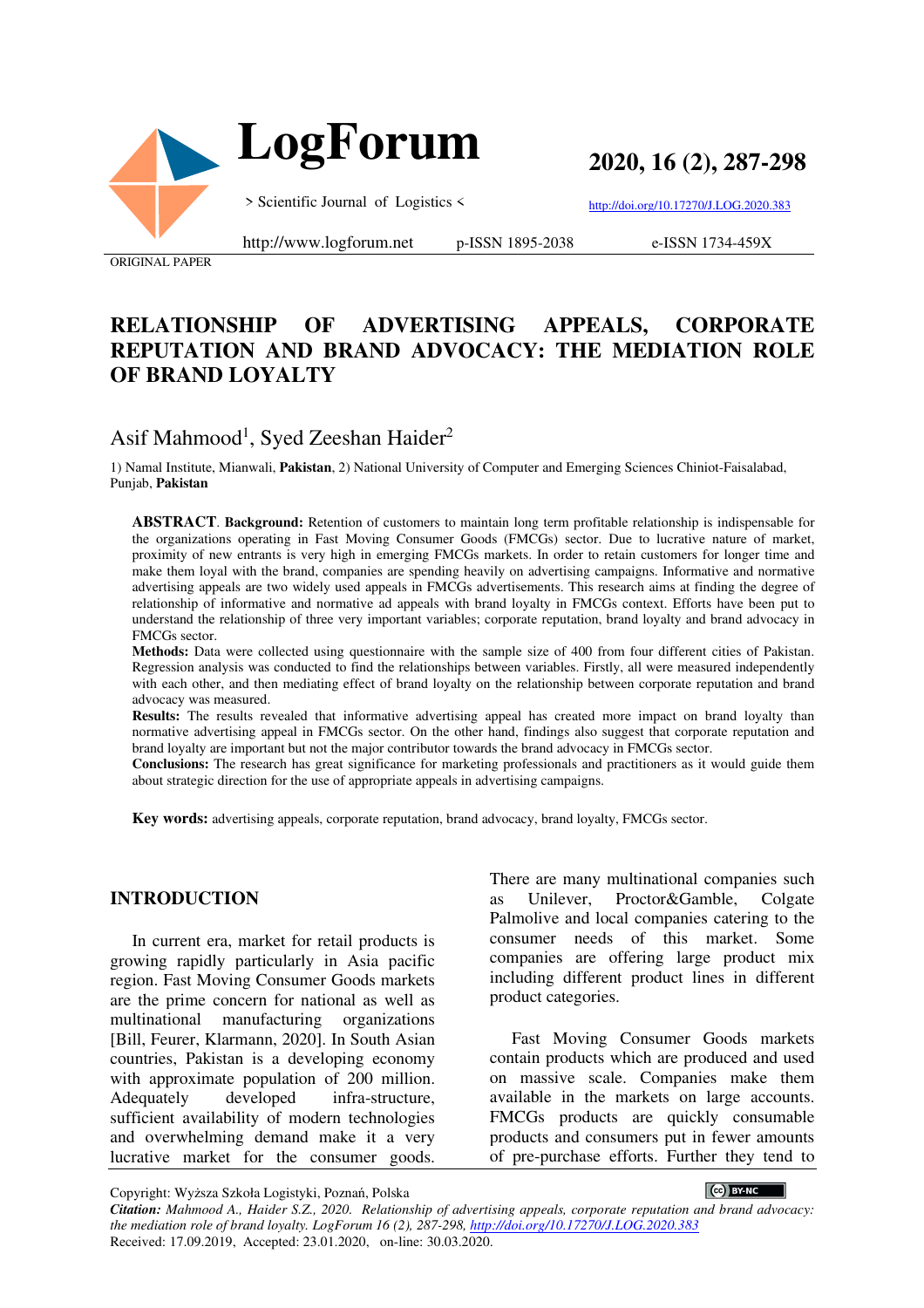easily substitute these products if a specific brand is not available in the market. Per unit profit margins are usually low because of large number of items sold. So tactical planning plays very vital role in this market to maintain sustainable long run profitability [Aribarg, Schwartz, 2020]. Those products which are adequately available in the marketplace and are commonly used by the general public in geographical vicinity are called public goods and those products which are not extensively distributed in the market and brand names are not recognized among general public are called private good.

Customer relationship management (CRM) has its huge academic and practitioner value but still the discussion about its domain and meanings continues. CRM has deep relationship with marketing and some management disciplines. Whereby it is a very important strategic resource for the business. CRM concept should be focused resiliently; a better relationship with customer gives more brand loyal customer and increasing corporate reputation. When customers become the central points in companies, need for the longterm customer relationship evolves. Companies understand that they must take care of customers and it becomes a standard thought that while attracting new customers companies should pay more attention to retain old customers. In FMCGs industry of Pakistan, consumers are selective in their choices and one finds low number brand loyal customers due to availability of various alternative brands in same category. This behavior has invited brand managers to emphasize more on brand loyalty and customer retention programs [Gulbrandsen, Plesner, Raviola, 2019].

Increased competition in emerging Fast Moving Consumer Goods (FMCGs) market has made brand loyalty a very vital subject for brand managers across the world [Filatotchev et al. 2020]. Due to the individual differences in purchase behaviors and large scale advertising campaigns brand switching is very common practice in consumer goods market [Vlachy et al., 2020]. Therefore, companies operating in FMCGs industry are more concerned about making customers loyal to the brands. Managers feel difficulty in constructing long-term brand value for

organizations and their brands have high pressures to gain short-term profits. Losing a customer in consumer goods market is not a one-time loss. Company is losing total revenue stream of all the purchases made by that customer over the entire life span. In hyper competition making your customer loyal with the brand offered by the company is always a challenge for marketers [Armstrong, Kotler, 2011].

Since the last decade, arrival of social media and awareness about advertising and its benefit to persuade consumers to influence their purchase intentions has radically changed the product promotion activities. Now companies are more focused towards 360 degree advertising campaigns which includes mixture of above the line (ATL) and below the line (BTL) activities. As per the nature of market, consumers usually substitute the products without much consideration and availability of many substitute brands is also contributing to lesser brand loyalty [Aribarg, Schwartz, 2020]. In order to remain intact and maintain longer relationships with existing customers companies have to introduced strong customer retention programs which will lead to gaining customer loyalty. Enhanced brand loyalty will help companies to remain profitable and sustain competitive advantage in cut-throat competition [Saeed et al., 2013]. From the above discussion it can be concluded that brand loyalty is very important for the companies working in FMCGs industry.

The accumulated impression formed by the stakeholders of a company which is generally resulting from the long-term two-way interactions between the company and customers is known as corporate reputation [Narteh, Braimah, 2019]. General customers develop corporate reputation from overall assessment of business as well as social activities performed by a particular company in the market environment. It also includes the behavior of company towards customers in terms of how they respond to the problems faced in the marketplace. By fulfilling the commitments with customers, companies construct good reputation amongst them [Keh, Xie, 2009].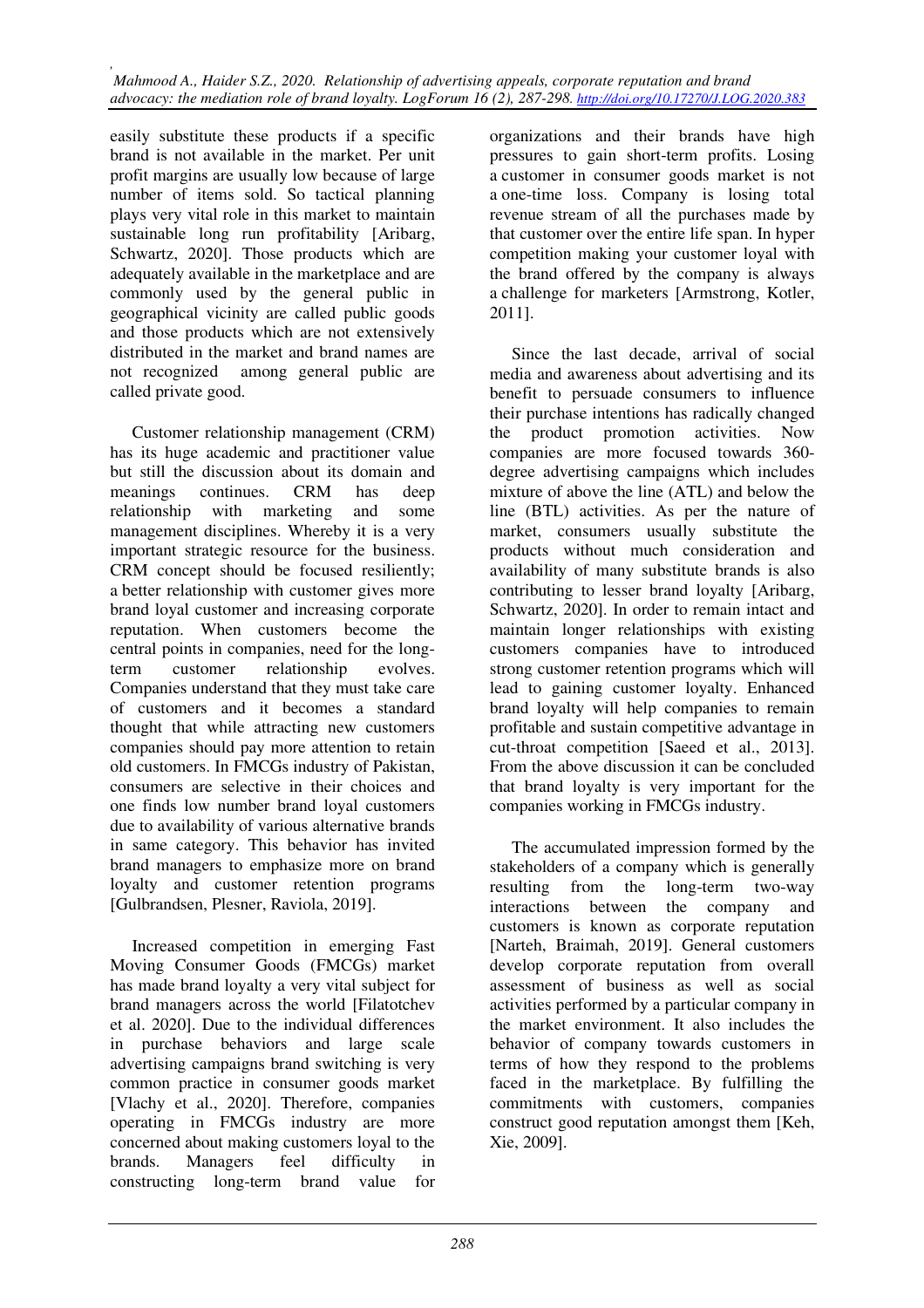After evaluating a particular product, customer forms a positive or negative opinion about the same which he/she shares in his/her social circle. If the experience is positive after repetitive exposure to same brand customer starts spreading positive word of mouth and starts defending that brand in his social appearances [Wong, Sheng, 2008]. By developing knowledge partnership and aiming to build stronger customer relationships companies ensure that customers start spreading positive word of mouth and defending brand in the marketplace. In growing markets, importance of word of mouth brand advocacy is increasing on regular bases. Firms are putting quantifiable efforts to enhance quantity and quality of WOM brand advocacy. This phenomenon is laying the bases for a strong need to analyze firm's efforts to improve and increase WOM advocacy for different brands. In FMCG context, consumer's psychological behavior and social concerns which impact on purchase intentions should be analyzed [Zeithaml, et. al., 2020]. In another study, [Jeong, Kim, 2019] emphasized to work on exploring the contribution of social and community factors to brand advocacy.

Thus, in the contemporary era large FMCG companies working in the country are bound to ascertain the relationship between advertising appeals, corporate reputation and brand loyalty. Further brand loyalty has to be grasped fully by analyzing its mediating role between corporate reputation and brand advocacy in FMCGs industry. The study will act as a litmus test for the contribution of corporate reputation building activities towards brand loyalty and brand advocacy in FMCGs industry.

# **LITERATURE REVIEW**

## **Informative advertising appeals**

When consumer is more interactive and his involvement is high during buying process, requirement for information about product attributes and core products benefits will be high. In such situation using informative/ rational advertising appeal is more appropriate. In context of digital advertising informative advertising has more significant impact on

consumer behavior so companies should design strategically more convergent informative advertising to be used for digital signage [Argyres, Bercovitz, Zanarone, 2019]. The role of advertisement is very important in selling the products as it conveys accurate and informative message related to product. There are number of customers who only use advertisements as a source of information for buying products. Consumer information about the product may increase or decrease the profit through increased/decreased sales volume. In advertising information may be on product quality, manufacture Company or price [Anderson, Renault, 2009]. The price advertisement cost is related to the cost of the product and the sales volume. Consumers usually gather price information before purchasing to save shopping trip cost. When companies control advertising costs it will help them to remain competitive in price. Advertisements containing appropriate information are more liked by consumers while those with inadequate/irrelevant do not present clear messages. So the main role of disseminating information is to give details about a product. Consumer's awareness about product features is very important and it makes advertisement a very vital subject for organizations. Many advertisements do not contain clear message about product qualities, prices and other details. In oligopolistic markets it is mandatory for the advertisers to convey the proper information in the advertisement.

## **Normative advertising appeals**

In normative advertising appeals, consumer is persuaded by transforming a message that creates peer pressure to influence the purchase decision. The influences of colleagues, close friends and family are normative factors. Marketer tries to communicate the usage of particular product as norm of the society in which the consumer is living. As consumer purchase decision is influenced by the people or a group of people in consumer's habitant environment, some researchers are discussing that normative influence is different when the compliance to the group norm is not compulsory [Matzler, Pichler, Hemetsberger, Applications 2007, Zhao, Lee 2019]. Reference groups have great impact on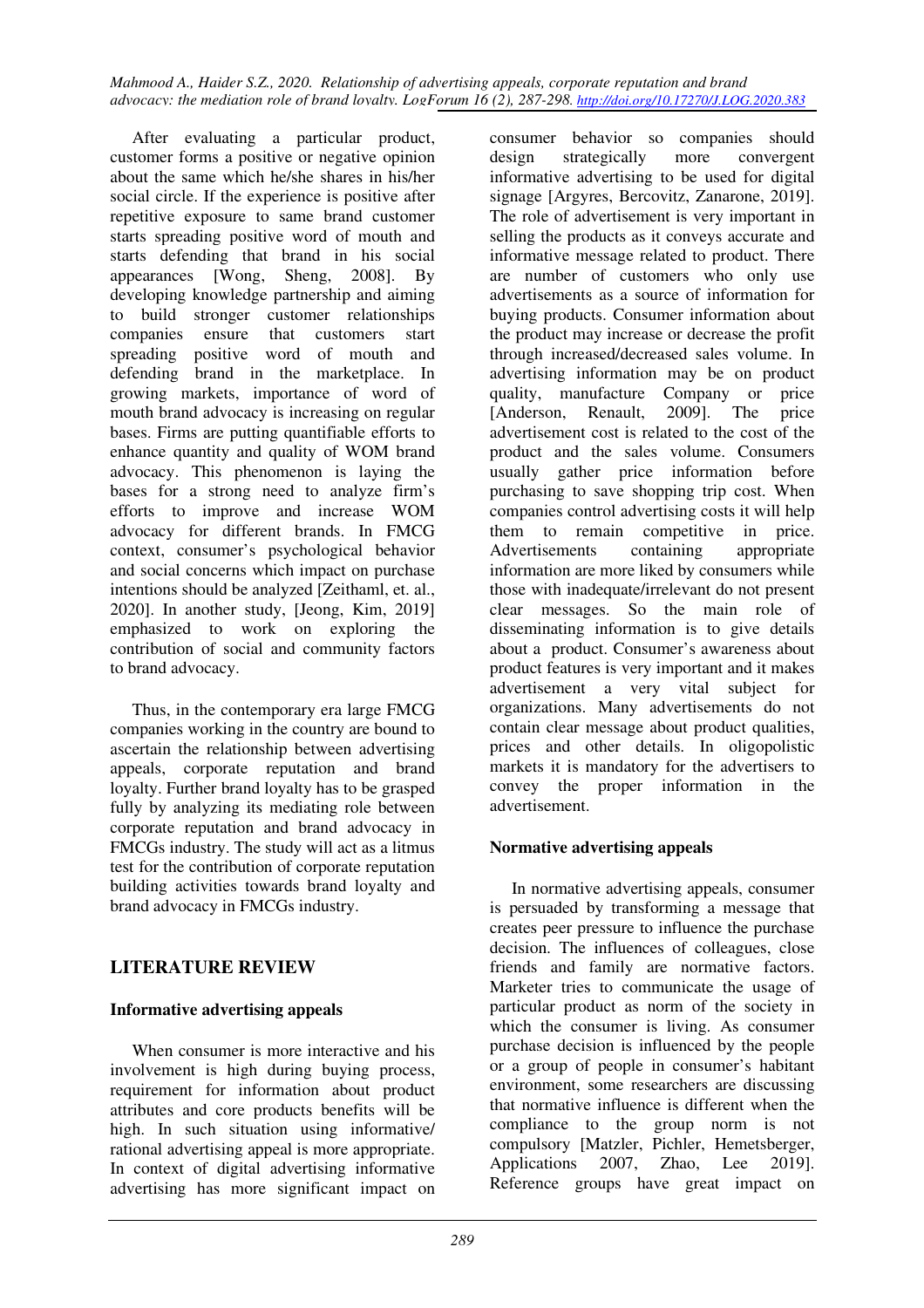consumer opinions and belief. Reference groups are divided into two types: Normative reference groups (have impact on consumer's norms and attitude) and Comparative reference groups (in which consumers compare themselves with celebrities). While purchasing identical product consumer purchase pattern are influenced by the association with a group and that particular group has a great influence in selection of brand. During routine purchases many consumers give good weightage to the fact that they should buy those products which tends to inspire others in their respective social environment. A company attracts more customers to build relationship to work on social norms of that region. Social norms, such as cultural values are more important for a brand to build a strong relationship with consumers. Those consumers which are extroverts and are enjoying more societal affiliations are more inclined towards purchasing the product consumed by the particular social group with whom they are associated.

## **Brand Loyalty**

Brand loyalty refers to specific behavior of customer in which the customer keeps buying company product or services for an extended period of time and generally shows positive attitude and behavior towards that specific brand he or she is using. Brand awareness is the first step towards the whole procedure which should have been ended with loyal customer base as desired by marketers around the globe. Brand awareness is divided into two components, one is brand recognition and other is brand recall. When people find some brand from their memory of sensory inputs it is called brand recall and when they are stimulated by some external force or activity it is defined as brand recognition. Loyalty not only tells us about the customer behavior, but it reveals the conduct of company as well. Companies make products to facilitate the customers and if customers are purchasing their products repeatedly, it shows that they are loyal with the company but it also show that the company is continuously surpassing their expectations [Rietveld, van Dolen, Mazloom, Worring, 2020]. Researchers in past have measured relationship of brand loyalty with different variables. Corporate image, trust and

satisfaction have noteworthy effect on brand loyalty [Islam, 2008]. Providing better services in hyper competition markets helps a great deal in satisfying customers which ultimately results in greater brand loyalty. Customer satisfaction is deeply related to brand loyalty. Satisfaction state arrives when a brand meets the expectations of customer and then this state influences the next purchase behavior by encouraging customer to go for the repeat purchases with the same brand. Along with satisfaction trust also has strong bonding with brand loyalty; if customers have trust in the company they will be more loyal to the brands offered by that company [Gulbrandsen, Plesner, Raviola, 2019]. Trust has achieved substantial standing in maintaining brand loyalty for companies. Trust is a precondition to brand loyalty and with rapid growth in population in developing countries increased focus on customer satisfaction is becoming a must to retain customers and to stimulate them for repeat purchases [Jia, Management, 2020]. A company's financial conditions can be evaluated by its customer's equity. High customer equity prevents the brand switching and increase brand loyalty.

# **Corporate Reputation**

Having favorable reputation is the objective of every firm. Managers of the firm influence other shareholders by signaling the social deeds of the firm. The reputation of the firm is constructed based on its internal structure and its social norms. Shareholders measure the organization's reputation by gathering organization's reputation by important information through media and other monitors. Insignificant and weak relation is shown between switching and corporate reputation, but strong relation founded between customer satisfaction and corporate reputation. Many companies do not know how to create a corporate reputation, while others do not know how to use it. In these two unwanted situations, copying the behavior of other companies is not a recommended technique. Buyer's expectations are controlled by corporate reputation and market offerings. Buyers' response is affected by his viewpoint of seller's reputation. Collectively customer expectations, company's offerings and reputation affect the buying intentions. Corporate social responsibility (CSR) has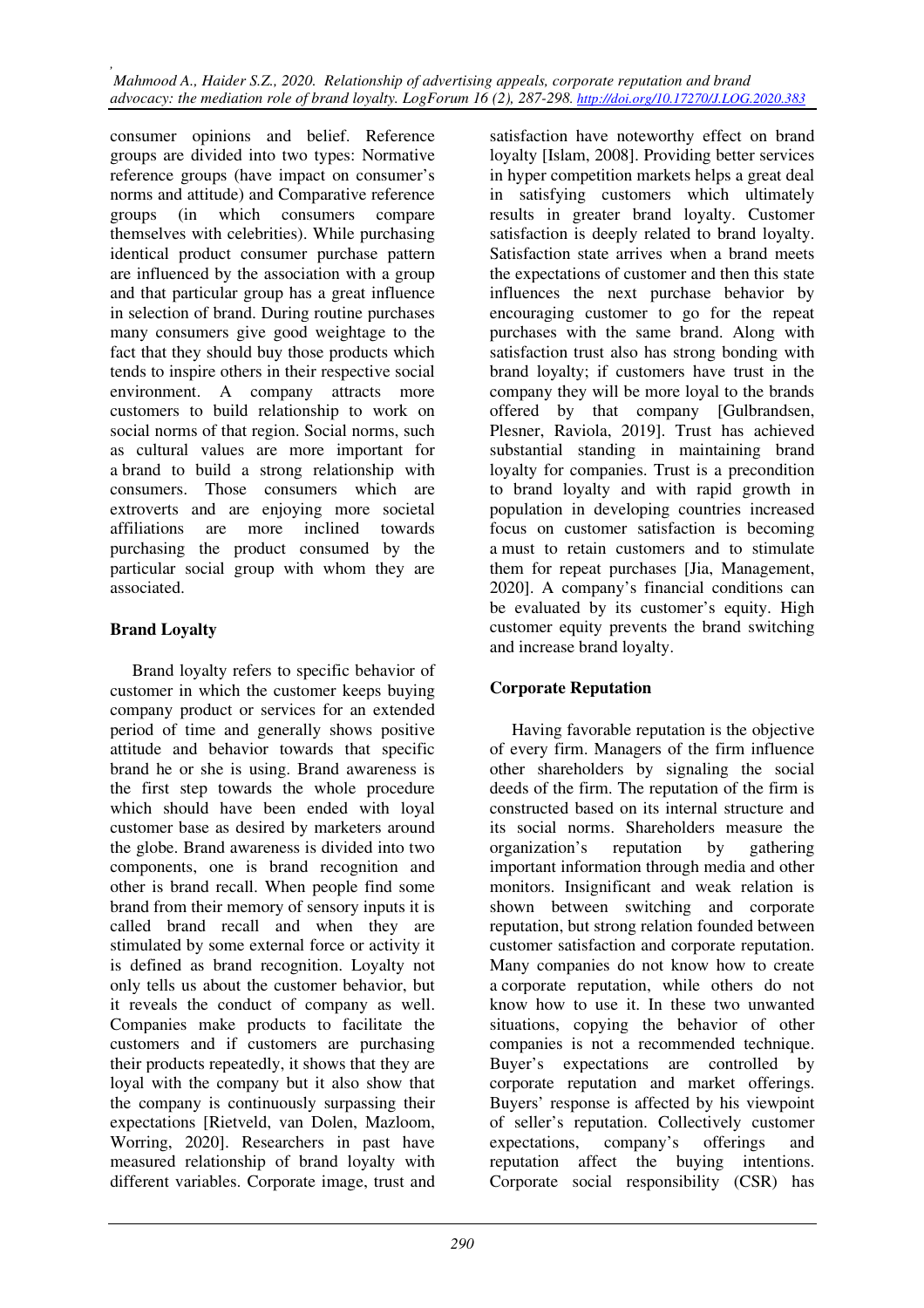a great impact on stakeholder equity. CSR also has a great contribution in the improvement of managerial and marketing disciplines and which results in better corporate reputation. The good reputation of the company can be measured through its financial performance. Better repute can only be generated if the financial statement is presenting a healthy picture. An organization has many types of social images which are formed by consumers, social analysts, critiques, arbiters and the interested investors. Expressions and impressions collectively make a scattered image and create problems. An organization should control its complexity, perspective and diverse image to control the scattered image problem [Price, Gioia, Corley 2008]. Corporate philanthropy is a very important asset of any business. Company should focus strategy of philanthropy instead of increasing financial activities. For a good repute in corporate philanthropy strategy helps a great deal. This strategy facilitates to achieve economic goal and the ultimate result will be amplification of goodwill. The corporate branding (reputation building) takes part in perspectives of different stake holders in an organization. The functional satisfaction is not only a key to success; cultural affection in brand is also an important factor. Thus, all these concepts are accumulated in corporate branding concepts. Corporate social responsibility activities have positive effect on consumer attitude, and it helps a great deal to develop favorable corporate reputation across the marketing environment. In not-for-profit organizations (NPOs) socially responsible attitude stimulate vendor donation attitudes.

## **Corporate Reputation & Brand Loyalty**

Corporate relations are the major part of an organization. These relationships are formed as a result of trust and fulfillment of commitments over a course of time. If an organization is loyal to its customers, then in the long run customers will also pay back by remaining loyal to that organization. It will result in the formation of a trust relationship. Corporate reputation is identified to gain new customer. Reputation's effect on customer relationship is not fully inspected. There is a strong connection between reputational perception of a firm and expectations

fulfillment of customer. Customer shows loyalty to those firms which have better preeconomic performance and reputation. A company should invest in human resource for good reputation, to make the firm a better place to work. It will bring innovation which is further linked to the customer satisfaction and retention. Socially responsible behavior has great worth for any organization. It can be measured at different levels of corporate gestures. The good CSR will result in better brand image and will help in improved corporate relations. CSR activities benefits an organization by increasing its sales revenue and brand loyalty and by decreasing brand turnover. All consumer expectations are determined by firm's reputation and services given by firm. Empirical study revealed that customer response is favorable if the attitude and vendor's reputation is according to customer expectation. Corporate image has a substantial but indirect effect on customer loyalty, as customer loyalty is determined by both confirmation of hopes and company image. Corporate image and reputation contributes towards increased brand loyalty [Bartikowski et al., 2011].

# **Brand Advocacy**

Brand advocates are extremely loyal to the brand; their relationship is far more than just deriving functional benefits from brand. They act as a militant for brand and their commitment is to the extent of generating positive word of mouth (WOM), fully experiencing the brand and becoming biggest allies of the brand. WOM has three aspects "opinion seeking" "opinion giving" and "opinion passing". Opinion seekers are the persons who tend to take advice and opinions from others and then take any major decision. The people who are opinion givers are often the opinion leaders and have a great influence on the attitudes of their followers or group. Opinion passing is an important behavior of electronic-WOM that regulates the information flow towards the different consumers in a social group [Chu, Kim, 2011].The power of word of mouth is really affective. Many companies seek positive word of mouth to gain competitive advantage. Positive WOM does not generate automatically, one company has to perform up to the total satisfaction of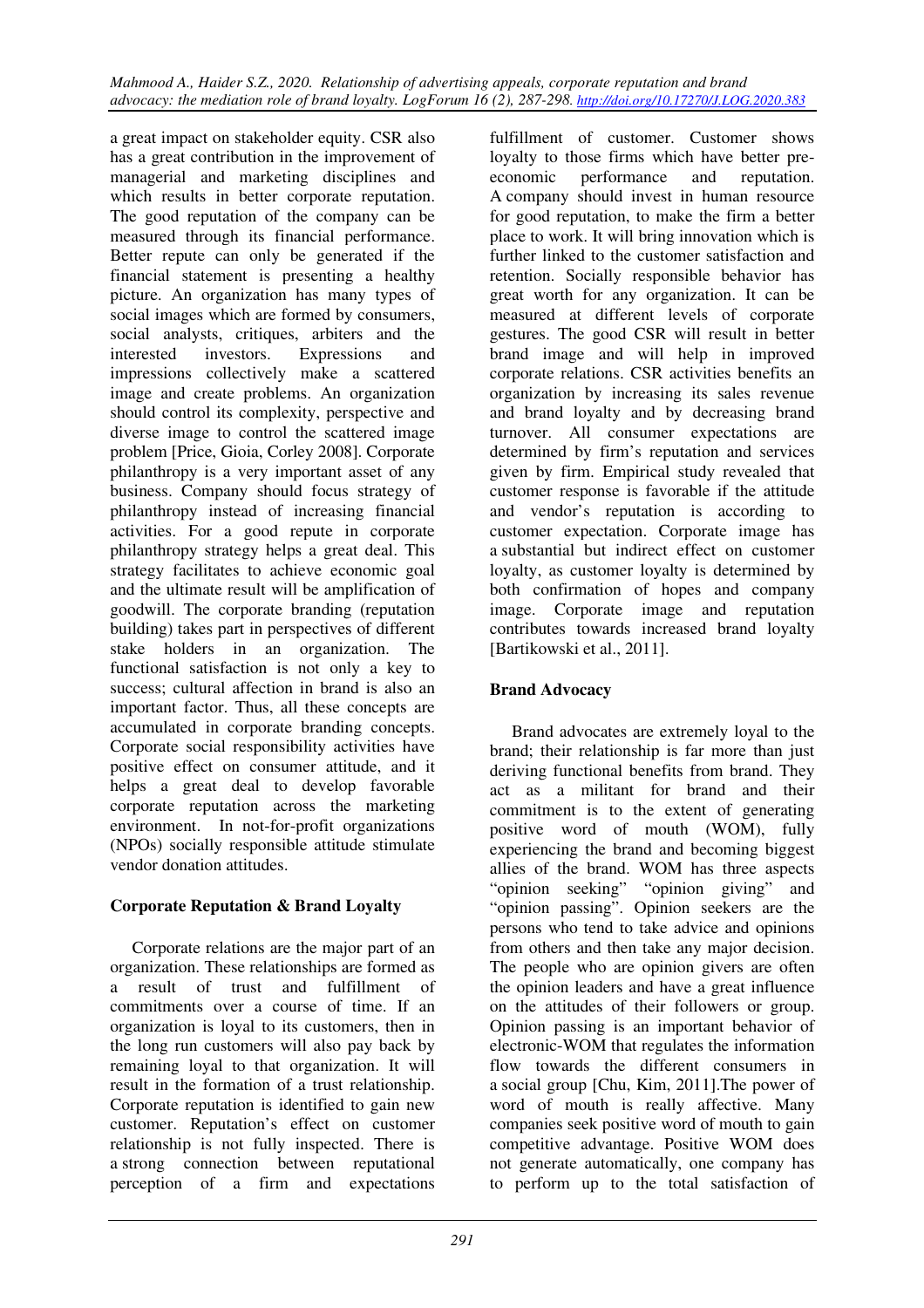*, Mahmood A., Haider S.Z., 2020. Relationship of advertising appeals, corporate reputation and brand advocacy: the mediation role of brand loyalty. LogForum 16 (2), 287-298. http://doi.org/10.17270/J.LOG.2020.383* 

consumer to generate positive word of mouth [Mazzarol, Sweeney, Soutar 2007]. Companies focus on retaining existing customer because they are not only a permanent source of income but they also influence new ones. Loyal customers are considered alternative of advertising because their positive word of mouth (WOM) can nourish company's image. So, there is a big existence of existing customer on company's performance. When consumers become dissatisfied then generation of word of mouth is obvious in most of the cases. One of the important and interesting aspect is that dissatisfied customers are more engaged in spreading negative word of mouth, but satisfied consumers are less engaged into word of mouth. The difference between both satisfied and dissatisfied is inflated. Companies are offering reward to ensure repeat purchases but through this in the long run, consumers become reward worm. Through referral reward company cannot build the actual image of the brand and if the reward is removed there are chances of decrease in the sale of the product.

Stronger brands do not necessarily use referral reward rather they focus more on customer relationship marketing and improved product and services to generate positive word of mouth.

After the support of existing literature following hypotheses have been developed for current study as shown in Figure 1:

- H1: Informative advertising appeal has significant relationship with brand loyalty.
- H2: Normative advertising appeal has significant relationship with brand loyalty.
- H3: Corporate reputation has significant relationship with brand loyalty.
- H4: Brand Loyalty has significant relationship with brand advocacy
- H5: Brand loyalty will mediate between corporate reputation and brand advocacy.



Fig. 1. Research Framework

### **RESEARCH METHODOLOGY**

#### **Sampling**

Population for current study is customers of fast-moving consumer goods (FMCG).

Resources and time constraints limits the sample to FMCG customers from four major cities which include Lahore, Faisalabad, Islamabad and Multan. Non-probability sampling technique along with convenience sampling method is used. Rationale behind using convenient sampling is that it is the most efficient and economical method [Sekaran, Bougie, 2013]. Questionnaires were distributed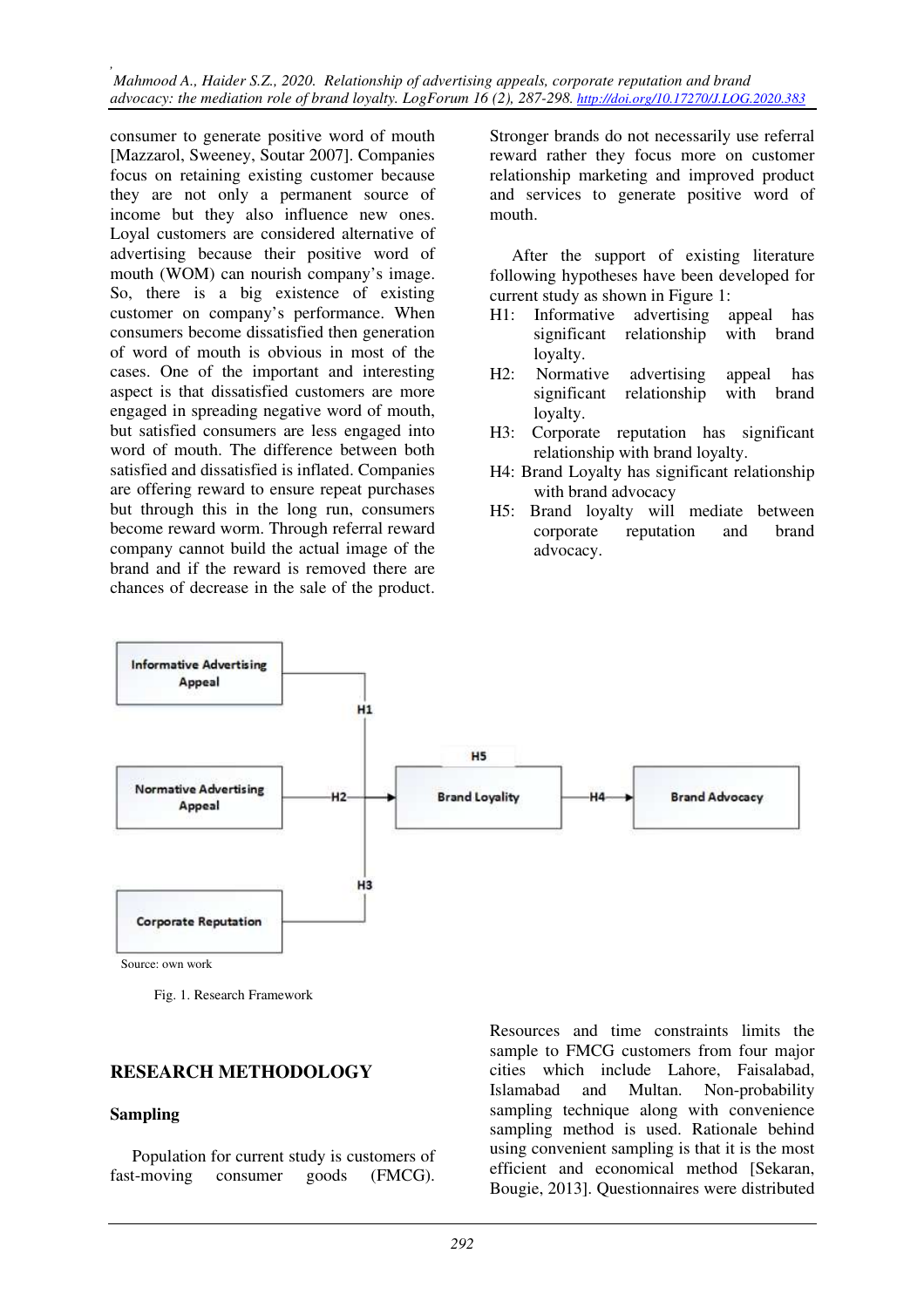to 450 respondents of Faisalabad, Lahore, Multan and Islamabad. Out them 50 questionnaires were faulty and responses of 400 questionnaires were recorded to SPSS for analysis, having response rate of 88.8 %. The demographical characteristics of these respondents are shown in the Table 1.

| Table 1. Demographical characteristics of respondents |  |
|-------------------------------------------------------|--|
|                                                       |  |

| <b>Characteristics</b> | Frequency | Percentage |
|------------------------|-----------|------------|
| Gender                 |           |            |
| Male                   | 254       | 63.5       |
| Female                 | 146       | 36.5       |
| <b>Total</b>           | 400       | 100.0      |
| Age (in years)         |           |            |
| $15 - 25$              | 181       | 45.3       |
| 26-35                  | 106       | 26.5       |
| 36-45                  | 77        | 19.3       |
| $45+$                  | 36        | 9.00       |
| <b>Total</b>           | 400       | 100.0      |
| Occupation             |           |            |
| Services               | 86        | 21.5       |
| <b>Business</b>        | 74        | 18.5       |
| <b>Students</b>        | 187       | 46.8       |
| Others                 | 53        | 13.3       |
| <b>Total</b>           | 400       | 100.0      |
| City                   |           |            |
| Lahore                 | 90        | 22.5       |
| Faisalabad             | 229       | 57.3       |
| Islamabad              | 42        | 10.5       |
| Multan                 | 39        | 9.8        |
| <b>Total</b>           | 400       | 100.0      |

### **Research instrument**

Structured questionnaire is used as research instrument for obtaining responses. Questionnaire is derived from existing studies on the relevant variables. The items and dimensions are then rationalized according to the current study and context. The questionnaire is divided into five parts in which each variable is measured on same scale. Five-point Likert scale has been used to measure the answers of respondents in which 1=strongly disagree is minimum and 5=strongly agreed is been the maximum range of responses. The Table 2 below explains about variables included in research which are extracted from secondary data. Different number of measures and result of reliability test is also described.

Table 2. Reliability analysis of all measurement scales

| Variable                 | Source                                           | <b>Number</b><br>of Items | <b>Reported</b><br><b>Reliability</b> |
|--------------------------|--------------------------------------------------|---------------------------|---------------------------------------|
| Normative<br>appeal      | [Phau & Teah,<br>20091                           | 8                         | 0.836                                 |
| Informative<br>appeal    | [Korgaonkar,<br>Silverblatt, &<br>O'Leary, 2001] | 5                         | 0.627                                 |
| Corporate<br>Reputation  | [Ponzi, Fombrun, &<br>Gardberg, 2011]            | 4                         | 0.729                                 |
| <b>Brand</b><br>Loyalty  | ⊺Moolla &<br>Bisschoff, 2012]                    | 10                        | 0.752                                 |
| <b>Brand</b><br>Advocacy | Matzler, &<br>Hemetsberger,<br>2007              | 5                         | 0.809                                 |

### **Date collection method**

The data were collected in non-contrived settings of natural environment by gathering self-administered questionnaires. The<br>individuals with different demographic demographic characteristics, who are consumers of FMCGs, were considered as unit of analysis. The respondents were briefed on research purpose before having their responses.

### **Data analysis & Results**

Responses from questionnaire were entered in excel sheet and SPSS 20.0 is used for data analysis and hypothesis testing. Following analysis is performed.

## **Correlation analysis**

Correlations are calculated to assess the nature of relationship among variables of study. A we can see from Table 3 below that informative advertising appeal has strong positive correlation with dependent variable brand loyalty as  $r = 0.510$ ,  $p \le 0.01$ . Whereas normative advertising appeal has weak relationship with brand loyalty as  $r = 0.386$ ,  $p = 0.01$ . Corporate reputation has moderate positive correlation with brand loyalty as  $\mathbf{r} = 0.467$ ,  $\mathbf{p} = 0.01$ . In the last, brand loyalty has high positive correlation with brand advocacy as  $r = 0.571$ ,  $p = 0.01$ .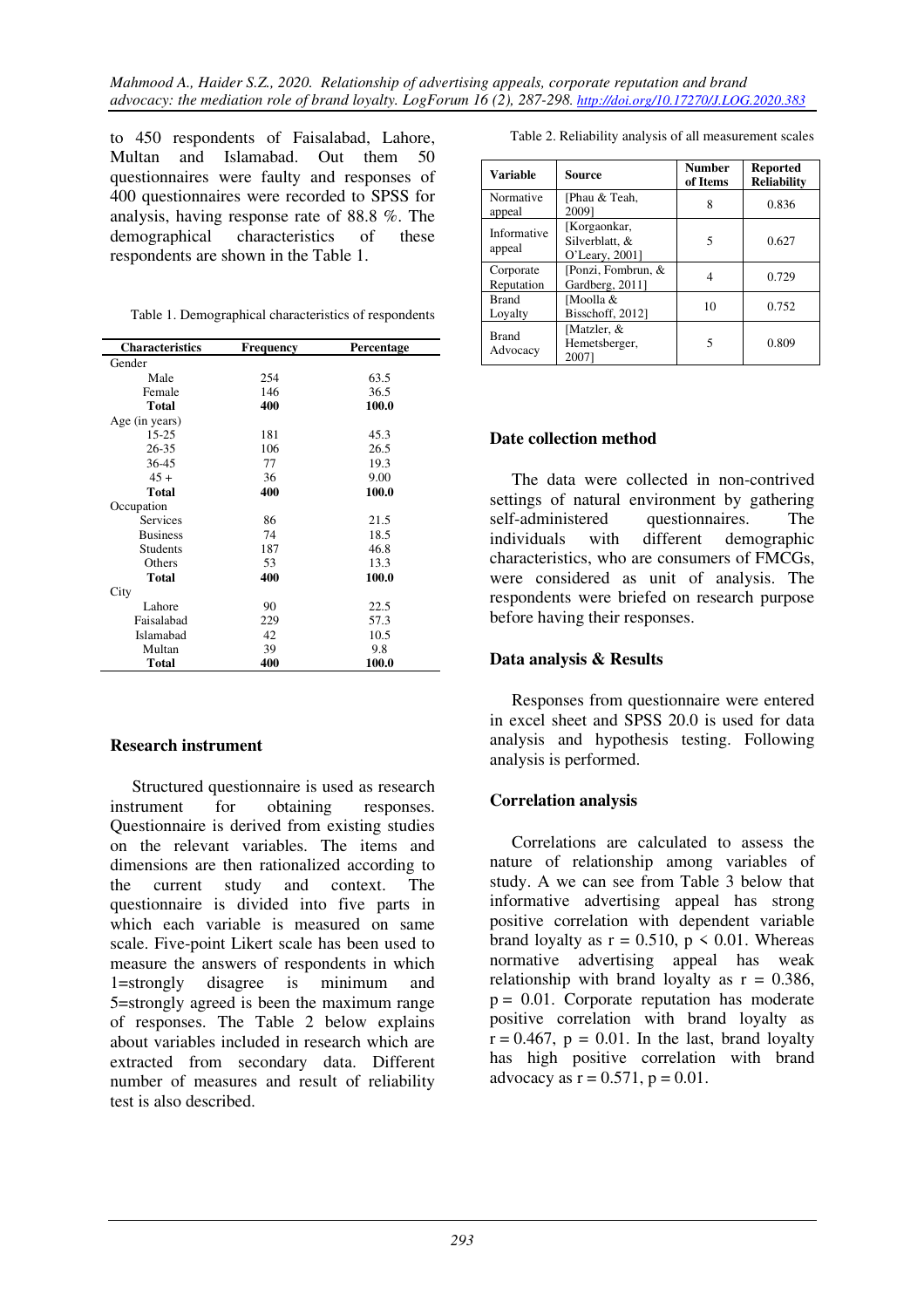|             |                            | Informative              | Normative                | Creuptation            | Loyalty                  | Badvocacy                |
|-------------|----------------------------|--------------------------|--------------------------|------------------------|--------------------------|--------------------------|
| Informative | Pearson Correlation        |                          | .027                     | $.401$ <sup>(**)</sup> | $.510(**)$               | $.159$ <sup>(**)</sup>   |
|             | $Sig. (2-tailed)$          |                          | .592                     | .000                   | .000                     | .001                     |
|             | N                          | 400                      | 400                      | 400                    | 400                      | 400                      |
| Normative   | Pearson Correlation        | .027                     |                          | .064                   | $.386$ <sup>(**)</sup> ) | $.329$ <sup>(**)</sup> ) |
|             | $Sig. (2-tailed)$          | .592                     |                          | .201                   | .000                     | .000                     |
|             | N                          | 400                      | 400                      | 400                    | 400                      | 400                      |
| Creuptation | <b>Pearson Correlation</b> | $.401$ <sup>(**)</sup> ) | .064                     |                        | $.467$ <sup>(**)</sup> ) | $.210(**)$               |
|             | $Sig. (2-tailed)$          | .000                     | .201                     |                        | .000                     | .000                     |
|             | N                          | 400                      | 400                      | 400                    | 400                      | 400                      |
| Loyalty     | Pearson Correlation        | $.280$ <sup>(**)</sup>   | $.386$ <sup>(**)</sup> ) | $.257$ <sup>(**)</sup> |                          | $.571$ <sup>(**)</sup> ) |
|             | $Sig. (2-tailed)$          | .000                     | .000                     | .000                   |                          | .000                     |
|             | N                          | 400                      | 400                      | 400                    | 400                      | 400                      |
| Badvocacy   | Pearson Correlation        | $.159$ <sup>(**)</sup>   | $.329$ <sup>(**)</sup> ) | $.210(**)$             | $.571$ <sup>(**)</sup>   |                          |
|             | $Sig. (2-tailed)$          | .001                     | .000                     | .000                   | .000                     |                          |
|             | N                          | 400                      | 400                      | 400                    | 400                      | 400                      |

Table 3. Correlation analysis of study variables

\*\* Correlation is significant at the 0.01 level (2-tailed)

#### **Regression Analysis**

*,* 

Simple regression analysis has been applied to measure relationship of informative appeal, normative appeal, corporate reputation, Brand loyalty and Brand advocacy. H1 is formulated to evaluate the impact of independent variable Informative advertising on dependent variables brand loyalty. Table 4 is showing that 48 % variation in brand loyalty is caused by informative advertising appeal ( $R2 = 0.48$ ,  $p =$ 0.000).

Table 4. Regression analysis of informative advertising and brand loyalty

| Model         | B        | <b>SE</b> | B     | T      | F                                                                       | $\mathbb{R}^2$ | p    |
|---------------|----------|-----------|-------|--------|-------------------------------------------------------------------------|----------------|------|
| Constant      | 20.769   | 2.043     |       | 10.164 | 33.959                                                                  | 0.48           | .000 |
| Informative   | 0.586    | 0.101     | 0.280 | 5.827  |                                                                         |                |      |
|               |          |           |       |        | Table 5. Regression analysis of normative advertising and brand loyalty |                |      |
| Model         | $\bf{B}$ | <b>SE</b> | B     | T      | F                                                                       | $\mathbb{R}^2$ | D    |
| Constant      | 24.096   | 1.047     |       | 23.021 | 69.498                                                                  | 0.369          | .000 |
| Normative     | 0.341    | 0.041     | 0.386 | 8.337  |                                                                         |                |      |
|               |          |           |       |        | Table 6. Regression analysis of corporate reputation and brand loyalty  |                |      |
| Model         | $\bf{B}$ | <b>SE</b> | B     | T      | F                                                                       | $\mathbf{R}^2$ | p    |
| Constant      | 23.459   | 1.742     |       | 13.465 | 28.047                                                                  | 0.416          | .000 |
| C. reputation | 0.561    | 0.106     | 0.257 | 5.296  |                                                                         |                |      |
|               |          |           |       |        | Table 7. Regression analysis of brand loyalty and brand advocacy        |                |      |
| Model         | B        | <b>SE</b> | B     | T      | F                                                                       | $\mathbb{R}^2$ | n    |
| Constant      | 2.623    | 1.025     |       | 2.559  | 192.576                                                                 | 0.324          | .000 |

While testing hypothesis H2 for normative advertising appeal as predictor variable and brand loyalty as criterion variable, it is revealed that 37 % variation in dependent variable is predicted by independent variable

normative advertising appeal ( $R2 = 0.369$ ,  $p =$ 0.000).

In Hypothesis H3 regression analysis has been calculated by taking corporate reputation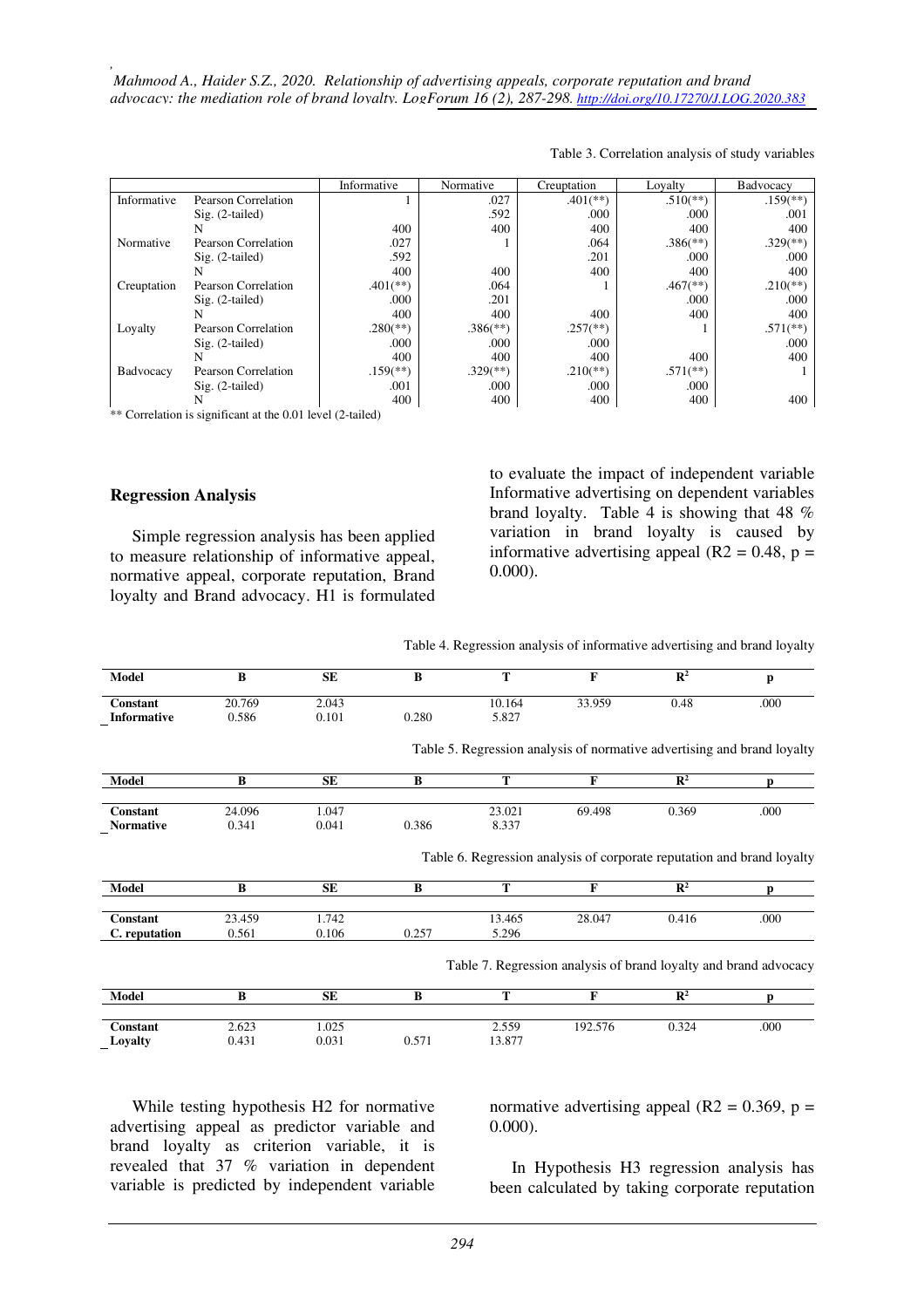*Mahmood A., Haider S.Z., 2020. Relationship of advertising appeals, corporate reputation and brand advocacy: the mediation role of brand loyalty. LogForum 16 (2), 287-298. http://doi.org/10.17270/J.LOG.2020.383* 

as independent variable and brand loyalty as dependent variable. It is concluded that corporate reputation contributes 41 % variation in brand loyalty (R2 = 0.416,  $p = 0.000$ ).

As per H4, brand loyalty has been considered as predictor variable and brand advocacy as criterion variable. Regression analysis revealed that brand loyalty has 32% contribution in the prediction of brand advocacy (R2 = 0.324,  $p = 0.000$ ).

H5 states the mediation effect of Loyalty on the relationship between Informative appeal & brand advocacy. Mediation analysis has been performed through Multiple regression analysis followed by Sobel test where following values from Table 8 has been inserted as:

- $a = raw$  (unstandardized) regression coefficient for the association between IV and mediator.
- $s_a$  = standard error of a.
- $b = raw coefficient for the association between$ the mediator and the DV (when the IV is also a predictor of the DV).
- $s<sub>b</sub>$  = standard error of b.

Results of the mediation analysis of suggests that the brand loyalty not mediates the relationship between corporate reputation and brand advocacy as  $P > 0.05$  for the Sobel test as depicted in Table 9. the Hypothesis H5 is not supported.

Table 8. Regression analysis of brand loyalty and brand advocacy

| Model                       |       | <b>SE</b> |      | -      |        | $\mathbb{R}^2$ |      |
|-----------------------------|-------|-----------|------|--------|--------|----------------|------|
| Constant                    | 1.233 | 1.345     |      | .917   | 97.927 | 0.327          |      |
| <b>Corporate reputation</b> | .112  | .070      | .068 | 1.592  |        |                | .112 |
| Lovality                    | .418  | .032      | .554 | 13.030 |        |                | .000 |

Table 9. Sobel test

|          | Input | <b>Test-statistic</b> | S.E    | P-value |
|----------|-------|-----------------------|--------|---------|
|          | .561  | 4.905                 | .04780 | >0.05   |
|          | 418   |                       |        |         |
| <b>D</b> | .106  |                       |        |         |
| ъЪ       | .032  |                       |        |         |

### **CONCLUSION AND RECOMMENDATIONS**

The statistical results are showing that the customers who are influenced by informative advertising appeals i.e. price, quality, and convenience are showing more loyalty towards the specific brands of FMCGs. The customers who are purchasing a particular brand by the influence of normative advertising appeals i.e. family, friends or peer pressure are found less loyal in FMCGs sector. So, companies working in FMCGs sector should pay more attention towards the informative appeals if the objective of advertising is to ensure repetitive

purchase by the consumers and to remain profitable for the longer period. Corporate reputation has moderate relationship with brand loyalty which shows that it is an important but not the major determinant of brand loyalty in FMCGs sector. Further study is required to assess the contribution of other factors such as price, product availability and quality conformance towards the brand loyalty in FMCGs sector.

While analyzing the mediation role of brand loyalty between corporate reputation and brand advocacy it is revealed that there is no mediation in this relationship. Specifically, in studied sector, corporate reputation has moderate relationship with brand loyalty and brand loyalty has weak relationship with brand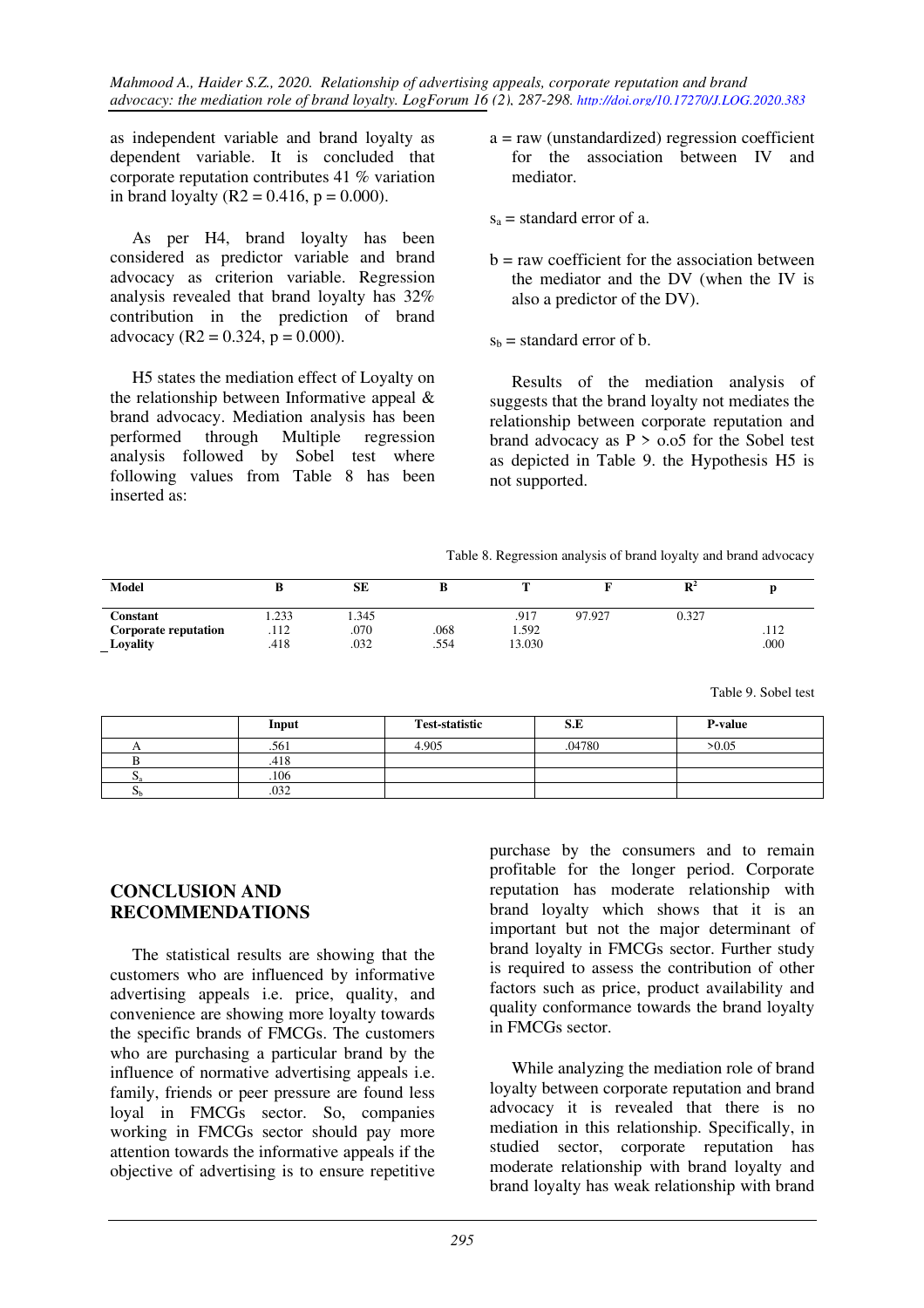*, Mahmood A., Haider S.Z., 2020. Relationship of advertising appeals, corporate reputation and brand advocacy: the mediation role of brand loyalty. LogForum 16 (2), 287-298. http://doi.org/10.17270/J.LOG.2020.383* 

advocacy. By introducing brand loyalty as mediator, the betas or nonstandardized coefficients remains unchanged, so this means there is no mediation effect in this relationship. So, we can conclude by the results of mediation that in FMCGs sector, corporate reputation has less contribution towards the brand loyalty and there is less proximity that loyal customers will also act as brand advocates. So strategically companies should think a step ahead to convert brand loyal customers to brand advocates.

### **ACKNOWLEDGMENTS AND FUNDING SOURCE DECLARATION**

The authors received no funding for conducting of this research.

## **REFERENCES**

- Armstrong G., Kotler Ph., 2011. Principles of Marketing by Gary Armstrong and Philip Kotler (2011, Hardcover). Retrieved June 28, 2014, from http://www.ebay.com/ctg/Principles-Marketing-Gary-Armstrong-and-Philip-Kotler-2011-Hardcover-/1699446
- Anderson S.P., Renault R., 2009. Comparative advertising: disclosing horizontal match information. The RAND Journal of Economics, 40(3), 558–581. http://doi.org/10.1111/j.1756- 2171.2009.00077.x1
- Argyres N., Bercovitz J., Zanarone G.J.S.M.J., 2019. The role of relationship scope in sustaining relational contracts in interfirm networks, Strategic Management Journal, 41(2), 222-245.
- Aribarg A., Schwartz E.M., 2020. Native Advertising in Online News: Trade-Offs Among Clicks, Brand Recognition, and<br>Website Trustworthiness. Journal of Website Trustworthiness. Journal of Marketing Research, 57(1), 20–34. http://doi.org/10.1177/0022243719879711
- Bartikowski B., Walsh G., Beatty S.E., 2011. Culture and age as moderators in the corporate reputation and loyalty relationship. Journal of Business Research, 64(9),

966–972.

http://doi.org/10.1016/j.jbusres.2010.11.019

- Bill F., Feurer S., Klarmann M., 2020. Salesperson social media use in businessto-business relationships: An empirical test of an integrative framework linking antecedents and consequences. J. of the Acad. Mark. Sci. http://doi.org/10.1007/s11747-019-00708-z
- Chu S.-C., Kim Y., 2011. Determinants of consumer engagement in electronic wordof-mouth (eWOM) in social networking sites. International Journal of Advertising, 30(1), 47-75. http://doi.org/10.2501/IJA-30-1-047-075
- Filatotchev I., Wei L.Q., Sarala R.M., Dick P., Prescott J.E.J.J.o.M.S., 2020. Connecting Eastern and Western Perspectives on Management: Translation of Practices Across Organizations, Institution and Geographies, Journal of Management Studies, 57(1), 1-24.
- Graf-Vlachy L., Oliver A.G., Banfield R., König A., Bundy J., 2020. Media Coverage of Firms: Background, Integration, and Directions for Future Research, Journal of Management, 46(1), 36–69. http://doi.org/10.1177/0149206319864155.
- Gulbrandsen I.T., Plesner U., Raviola E.J.I.J.o.M.R., 2019. New media and strategy research: towards a relational agency approach, International, Journal of Management Reviews, 22(1), 33-52.
- Islam M.S., 2008. The Analysis of Customer Loyalty in Bangladeshi Mobile Phone Operator Industry. Presented at: Independent University, Bangladesh. 83 Suhrawardy Avenue, Dhaka-1212, Bangladesh, 1-16.
- Jeong Y.-C., Kim T.-Y.J.A.o.M.J., 2019. Between legitimacy and efficiency: An institutional theory of corporate giving, Academy of Management, 62(5), 1583- 1608.
- Jia X.J.C.S.R., Management E., 2020. Corporate social responsibility activities and firm performance: The moderating role of strategic emphasis and industry competition, Corporate Social Responsibility and Environmental Management, 27(1), 65-73.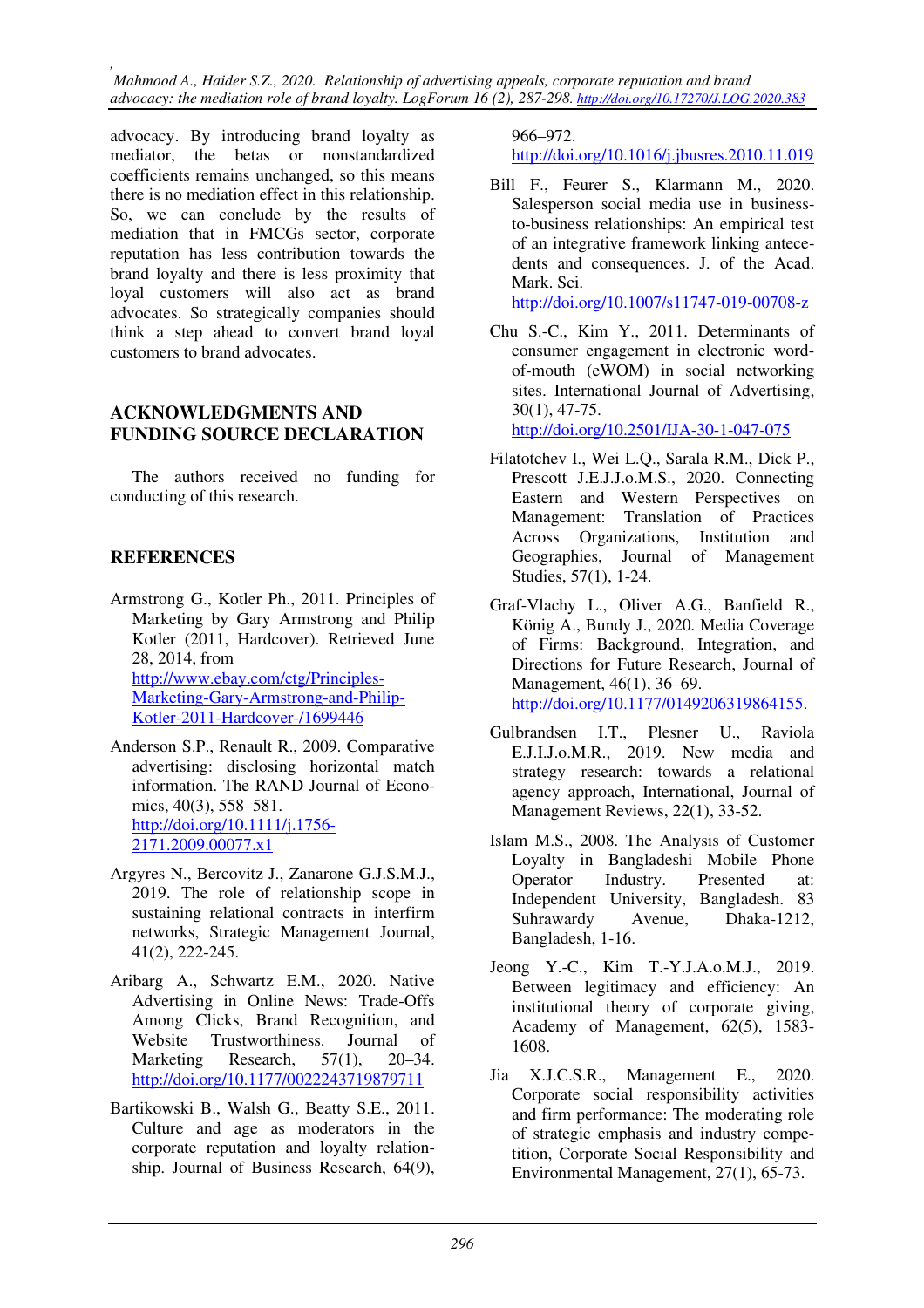*Mahmood A., Haider S.Z., 2020. Relationship of advertising appeals, corporate reputation and brand advocacy: the mediation role of brand loyalty. LogForum 16 (2), 287-298. http://doi.org/10.17270/J.LOG.2020.383* 

- Keh H.T., Xie Y., 2009. Corporate reputation and customer behavioral intentions: The roles of trust, identification and commitment. Industrial Marketing Management, 38(7), 732–742. http://doi.org/10.1016/j.indmarman.2008.02 .005
- Korgaonkar P., Silverblatt R., O'Leary B., 2001. Web advertising and Hispanics. Journal of Consumer Marketing, 18(2), 134–152.
- Matzler K., Pichler E.A., Hemetsberger A.J.M.T., Applications, 2007. Who is spreading the word? The positive influence of extraversion on consumer passion and brand evangelism, 18(1), 25-32.
- Mazzarol T., Sweeney J.C., Soutar G.N., 2007. Conceptualizing word‐of‐mouth activity, triggers and conditions: an exploratory study. European Journal of Marketing, 41(11/12), 1475–1494. http://doi.org/10.1108/03090560710821260
- Moolla A.I., Bisschoff C.A., 2012. Validating a model to measure the brand loyalty of fast-moving consumer goods. Journal of Social Sciences, 31(2), 101–115.
- Narteh B., Braimah M., 2019. Corporate reputation and retail bank selection: the moderating role of brand image, International Journal of Retail & Distribution Management, Vol. ahead-of-print No. ahead-of-print. http://doi.org/10.1108/IJRDM-08-2017- 0164
- Phau I., Teah M., 2009. Devil wears (counterfeit) Prada: a study of antecedents and outcomes of attitudes towards counterfeits of luxury brands. Journal of Consumer Marketing, 26(1), 15–27. http://doi.org/10.1108/07363760910927019
- Rietveld R., van Dolen W., Mazloom M., Worring M.J.J.o.I.M., 2020. What You Feel, Is What You Like Influence of Message Appeals on Customer Engagement on Instagram, Journal of Interactive Marketing, 49, 20-53.
- Ponzi L.J., Fombrun C.J., Gardberg N.A., 2011. RepTrakTM Pulse: Conceptualizing and Validating a Short-Form Measure of Corporate Reputation. Corporate

Reputation Review, 14(1), 15–35. http://doi.org/10.1057/crr.2011.5

- Price K.N., Gioia D.A., Corley K.G., 2008. Reconciling Scattered Images: Managing Disparate Organizational Expressions and Impressions. Journal of Management Inquiry, 17 (3), 173-185, http://doi.org/10.1177/1056492608314991
- Saeed R., Tufail S., Lodhi R.N., Ahmad M., Arshad H.M., Saeed R., 2013. Antecedents of Cigarette Brand Loyalty in Pakistan. Journal of Basic and Applied Scientific Research, 3(5), 969–975.
- Sekaran U., Bougie R., 2013. Wiley: Research Methods for Business: A Skill-Building Approach, 6th Edition - Uma Sekaran, Roger Bougie. Retrieved July 1, 2015, from http://eu.wiley.com/WileyCDA/WileyTitle/ productCd-111994225X.html
- Wong R., Sheng S.Y., 2008. A System Dynamics Approach to the Study of Wordof-Mouth and Its Effect in an Online Environment, Technol. Innov. Manage. Rev, 42-48. Retrieved from http://www.ebrf.fi/\_file/44151/EBRF11\_Pa per\_v02.pdf
- Zeithaml V.A., Jaworski B.J., Kohli A.K., Tuli K.R., Ulaga W., Zaltman G., 2020. A Theories-in-Use Approach to Building Marketing Theory. Journal of Marketing, 84(1), 32–51. http://doi.org/10.1177/0022242919888477
- Zhao W., Lee, Y.-J.J.J.o.P.M., 2019. The Moderating Effects of Status-Consumption Motive and Age in the Relationship between CSR Advertising Appeal Type and Purchase Intentions. Journal of Promotion Management.